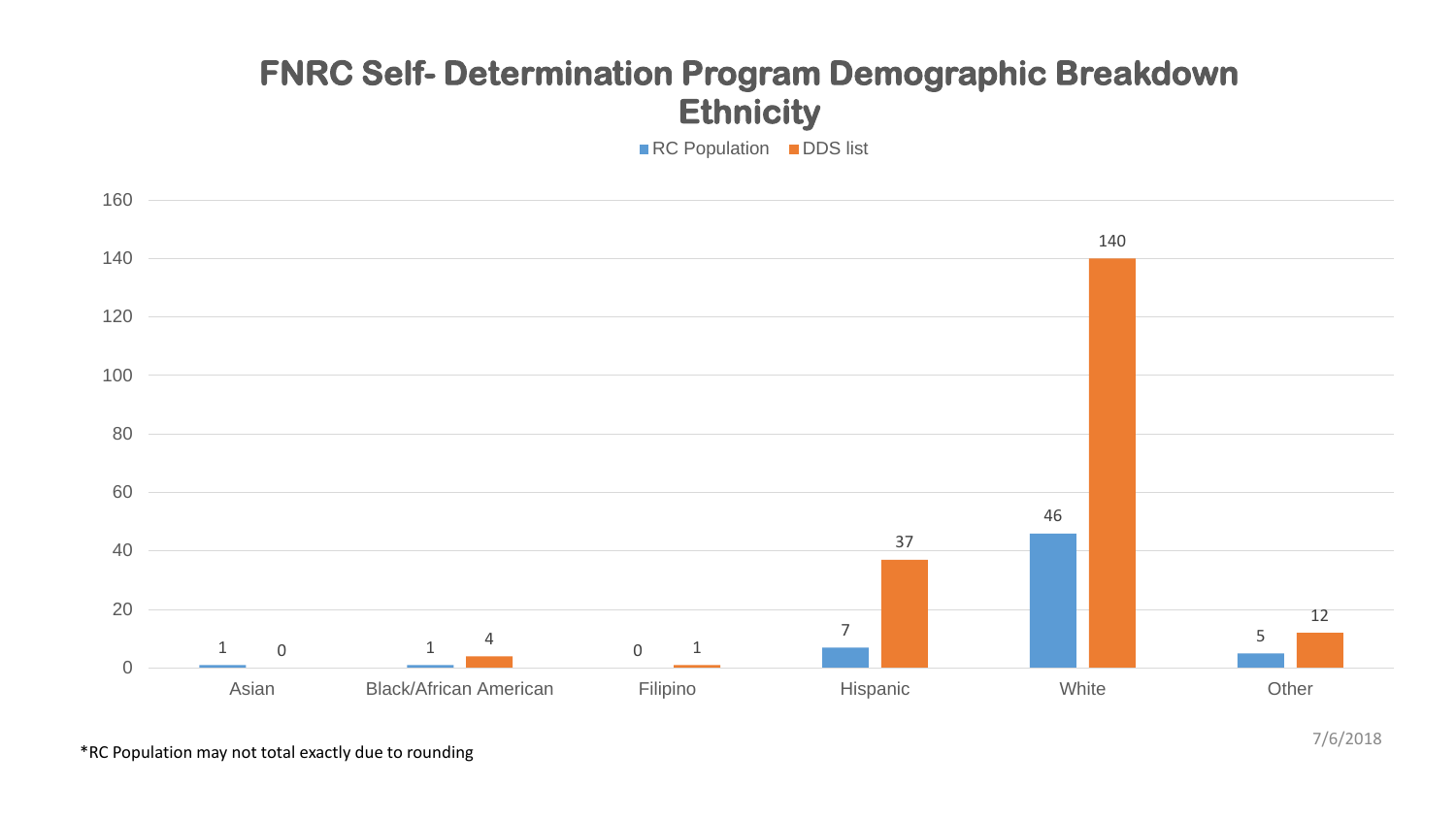#### **FNRC Self- Determination Program Demographic Breakdown Ethnicity**

■ RC Population ■ DDS list



7/6/2018

\*RC Population may not total exactly due to rounding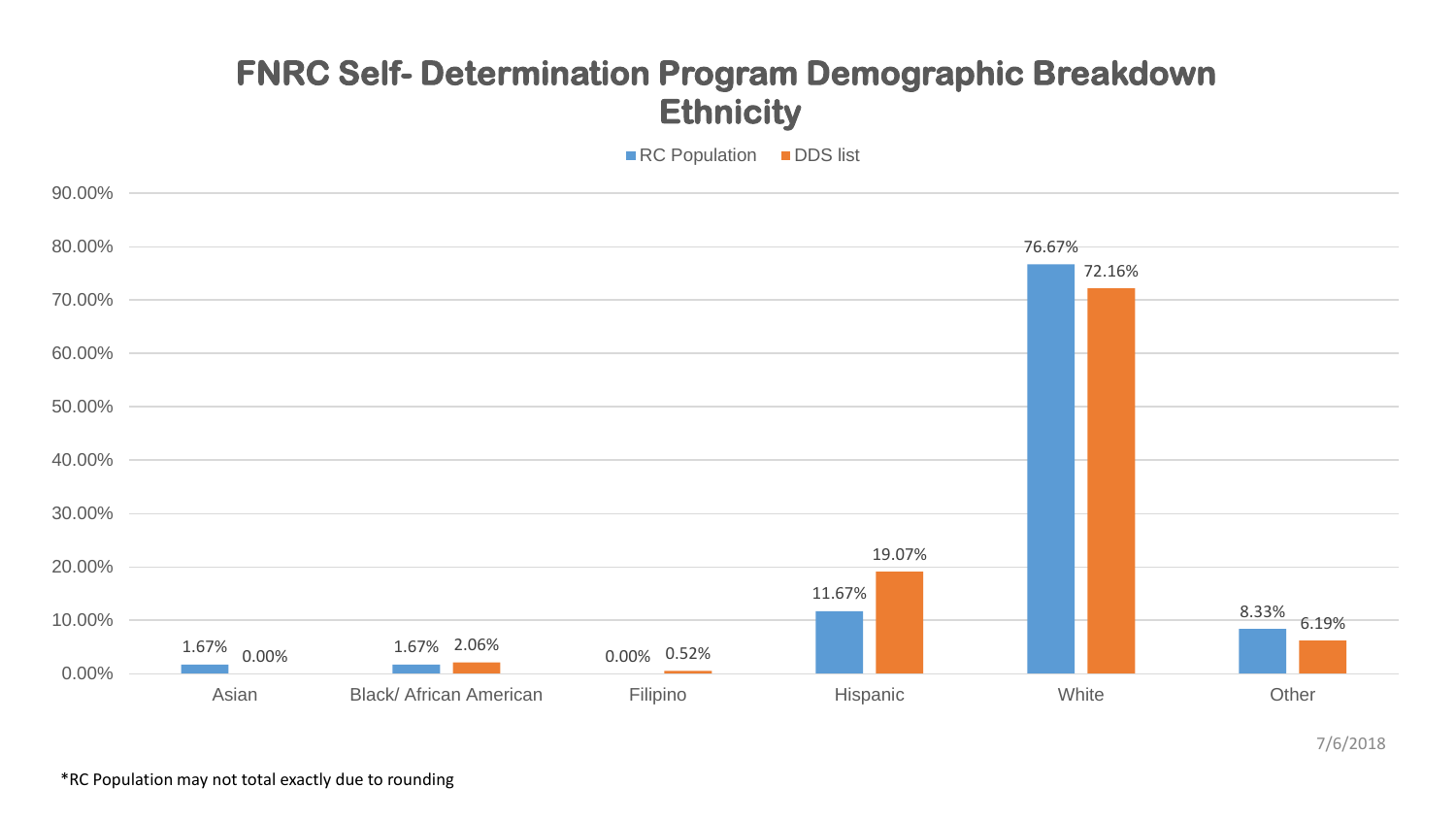# **FNRC Self- Determination Program Demographic Breakdown Disability Type**

■ RC Population ■ DDS list



7/6/2018 \*RC Population may not total exactly due to rounding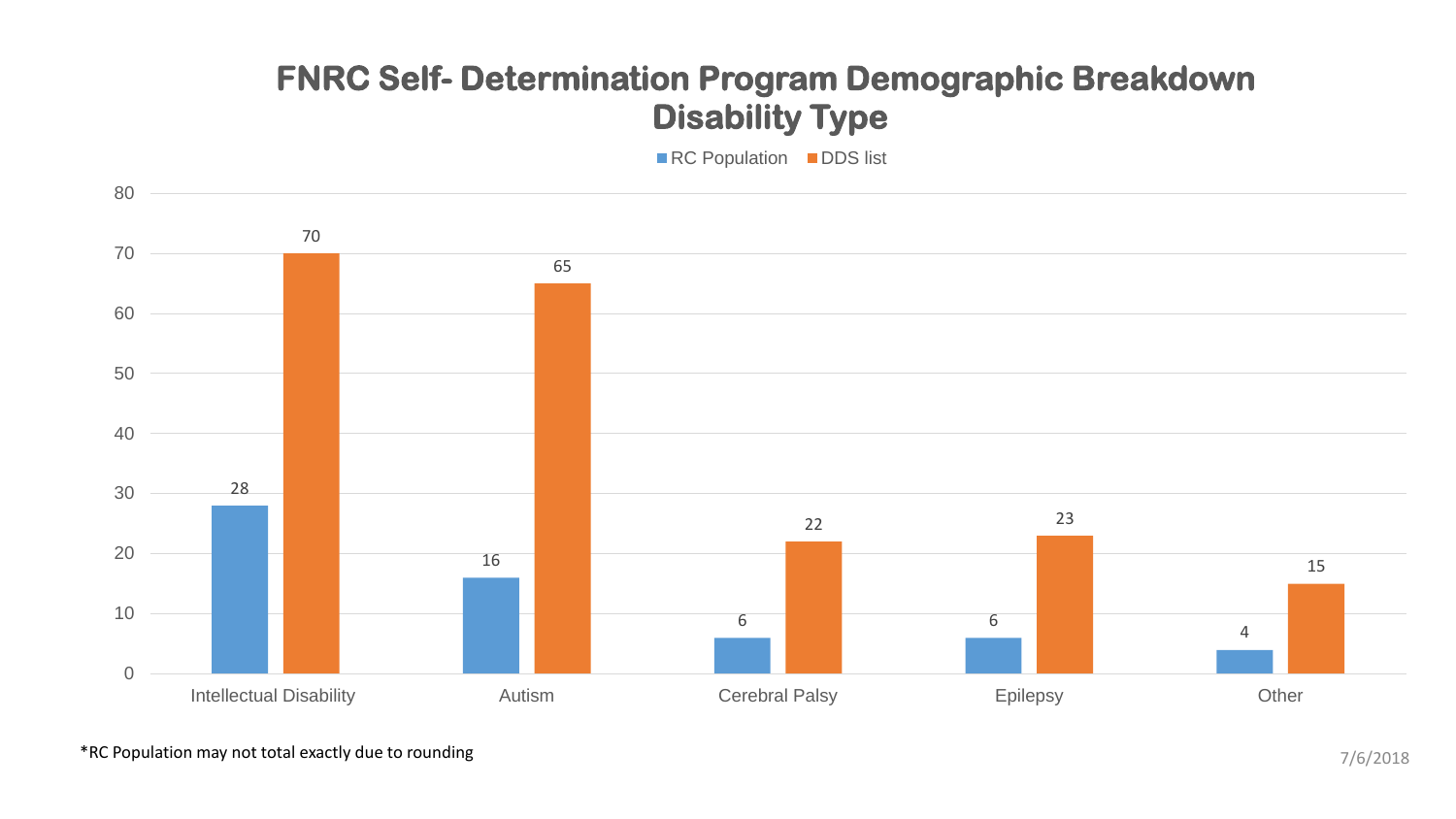# **FNRC Self- Determination Program Demographic Breakdown Disability Type**

■RC Population ■DDS list

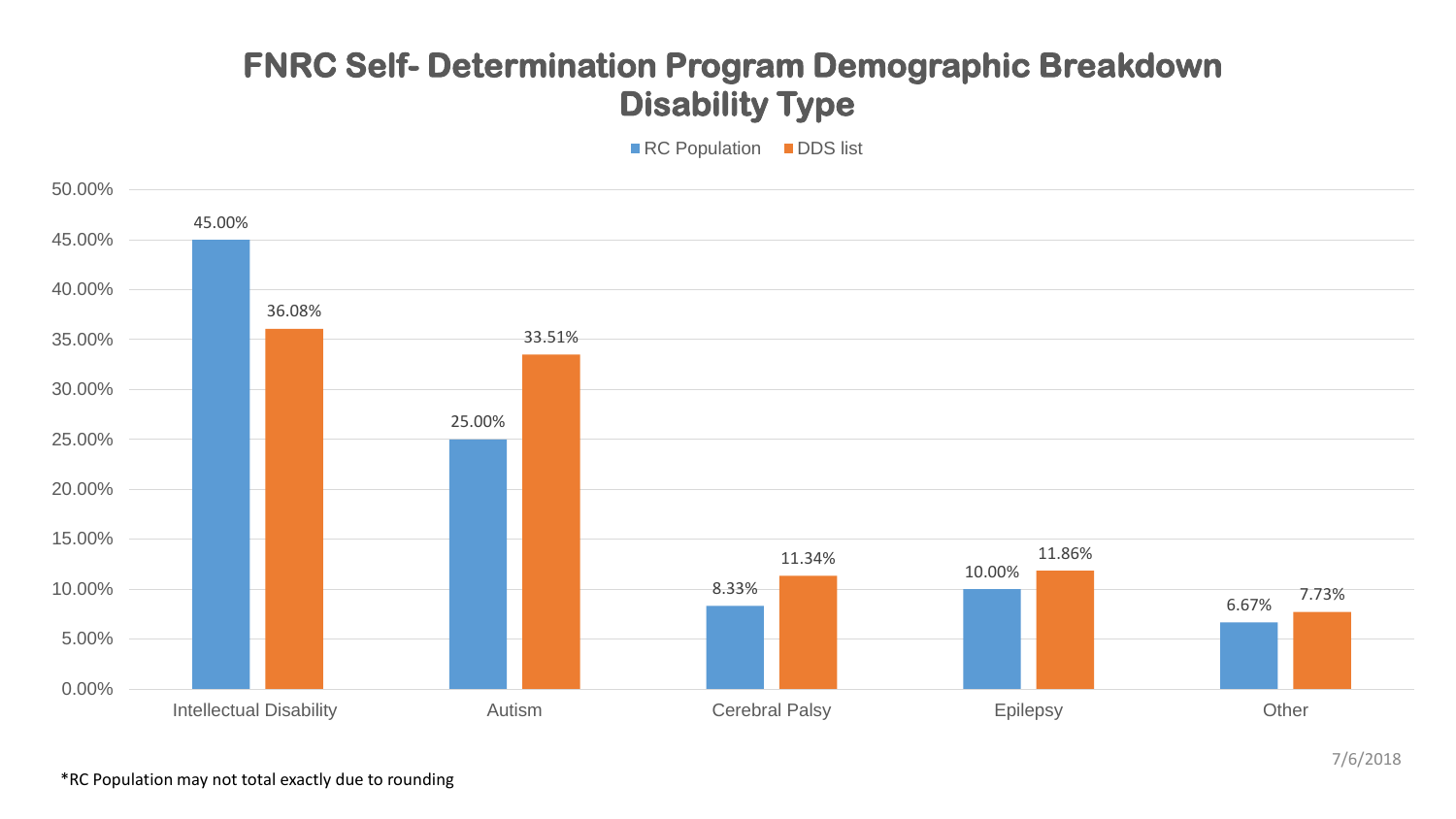# **FNRC Self- Determination Program Demographic Breakdown Gender & Age**

RC Population DDS list